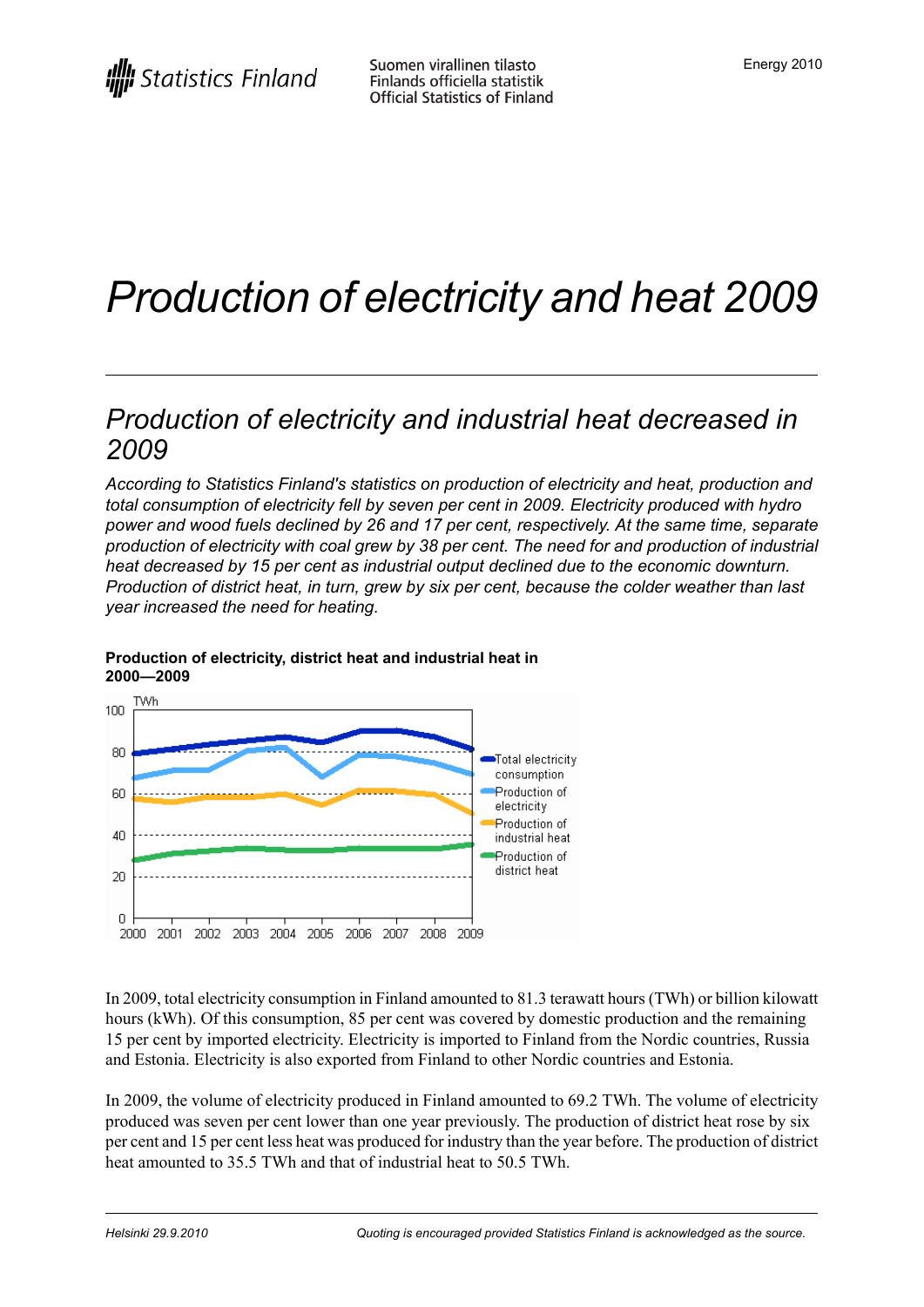The volume of electricity produced with renewable energy sources decreased by 22 per cent from the year before. The bad water situation in the Nordic countries reduced the domestic production of hydro power by 26 per cent. The decrease in renewable energy sources was also due to the industrial downturn, because the electricity produced with black liquor from the forest industry fell by 19 per cent and the electricity produced with other wood fuels went down by 14 per cent from the year before. The share of electricity produced with renewable energy sources in electricity production fell from its 36 per cent share to 30 per cent. In the production of renewable electricity hydro power accounts for 60 per cent, black liquor from the forest industry for 20 per cent and wood fuels for 17 per cent.

Electricity produced with coal went up by 26 per cent and the growth was biggest in the production of condensing power.

In all, 30 per cent of electricity was produced with renewable energy sources, 33 per cent with nuclear power and 30 per cent with fossil fuels. Eighteen per cent of electricity was produced with hydro power, 16 per cent with coal and 14 per cent with natural gas. Combined heat and power production remained as the most significant mode of electricity generation; it accounted for 36 per cent of all electricity produced in 2009.

|                                    |      |      |      | Electricity, TWh District heat, TWh Industrial heat, TWh Total fuels used, PJ <sup>1)</sup> |
|------------------------------------|------|------|------|---------------------------------------------------------------------------------------------|
| Separate production of electricity |      |      |      |                                                                                             |
| - Hydro power                      | 12,6 |      |      |                                                                                             |
| - Wind power                       | 0,3  |      |      |                                                                                             |
| - Nuclear power                    | 22,6 |      |      |                                                                                             |
| - Condensing power $^{2)}$         | 9,0  |      |      | 86,3                                                                                        |
| - Total                            | 44,4 |      |      | 86,3                                                                                        |
| Combined heat and power production | 24,8 | 26,6 | 40,2 | 399,2                                                                                       |
| Separate heat production           |      | 8,8  | 10,3 | 79,6                                                                                        |
| <b>Total production</b>            | 69,2 | 35,5 | 50,5 | 565,1                                                                                       |
| Net imports of electricity         | 12,1 |      |      |                                                                                             |
| <b>Total</b>                       | 81,3 | 35,5 | 50,5 | 565,1                                                                                       |

#### **Electricity and heat production by production mode in 2009**

1) In calculating total primary energy used, hydro power, wind power and net imports of electricity are made commensurate with fuels according to directly obtained electricity (3.6 PJ/TWh). Total nuclear energy used is calculated at the efficiency ratio of 33 per cent from produced nuclear power (10.91 PJ/TWh).

2) Condensing power includes condensing power plants, shares of condensing electricity of combined heat and power production plants, and peak gas turbines and similar separate electricity production plants.

The use of fuels in the production of electricity and heat decreased by seven per cent in 2009.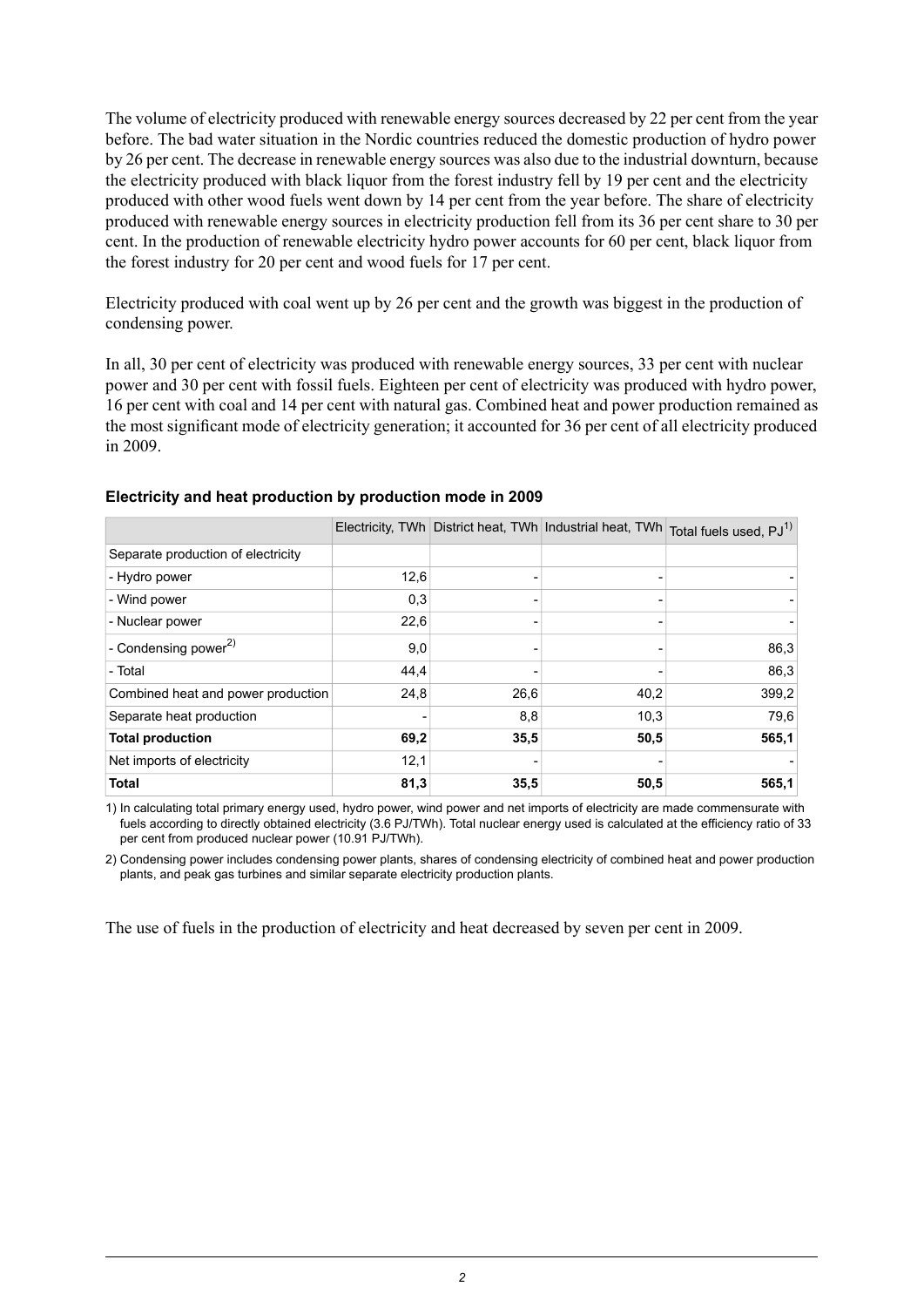

#### **Use of fuels in electricity and heat production in 2000—2009**

Links:

Statistics Finland: [http://tilastokeskus.fi/keruu/ene/index\\_en.html](http://tilastokeskus.fi/keruu/ene/index_en.html)

Finnish Energy Industries: <http://www.energia.fi/en/statistics/rapidreport>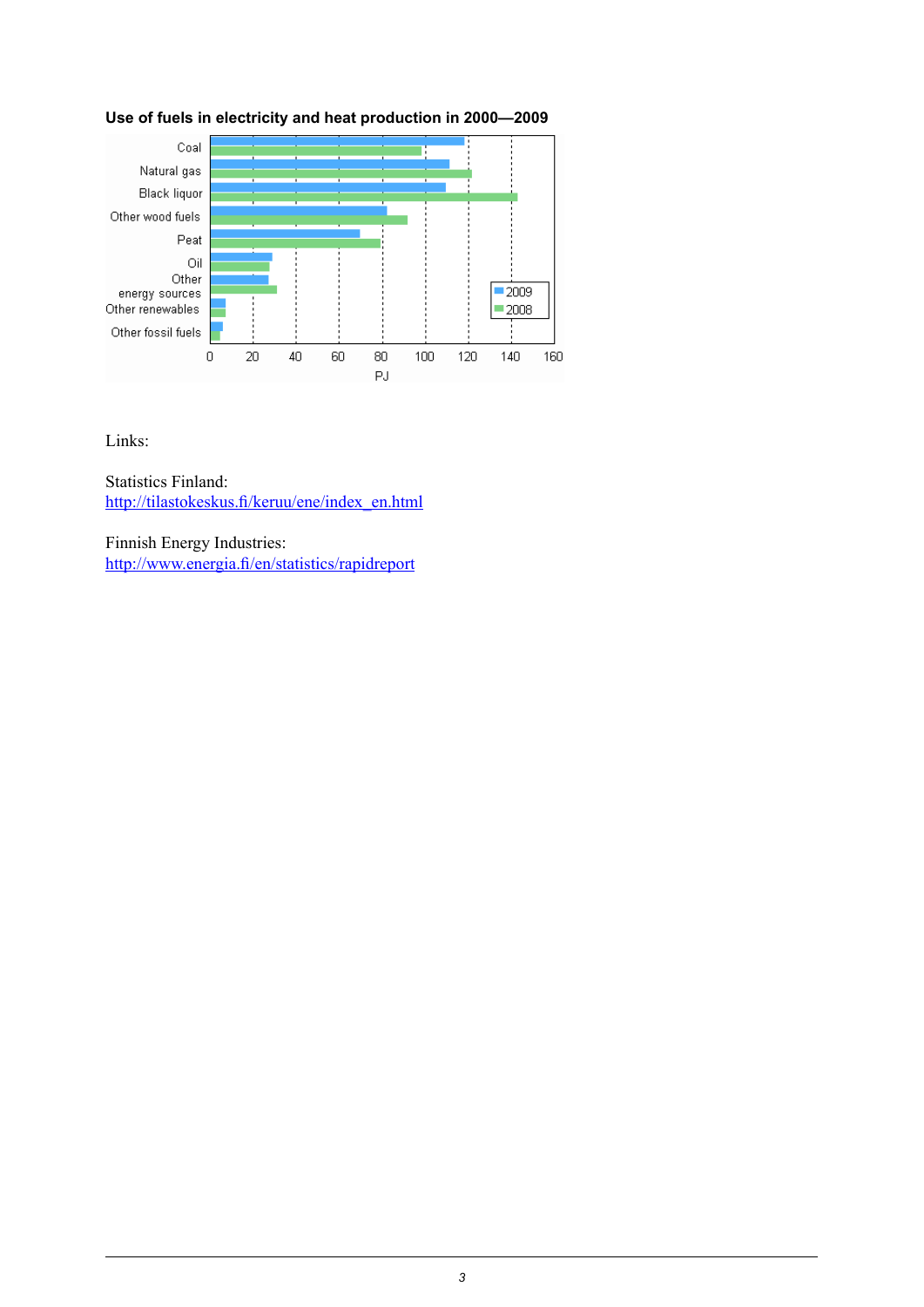## *Contents*

## *Tables*

## **Appendix tables**

## *Figures*

## **Appendix figures**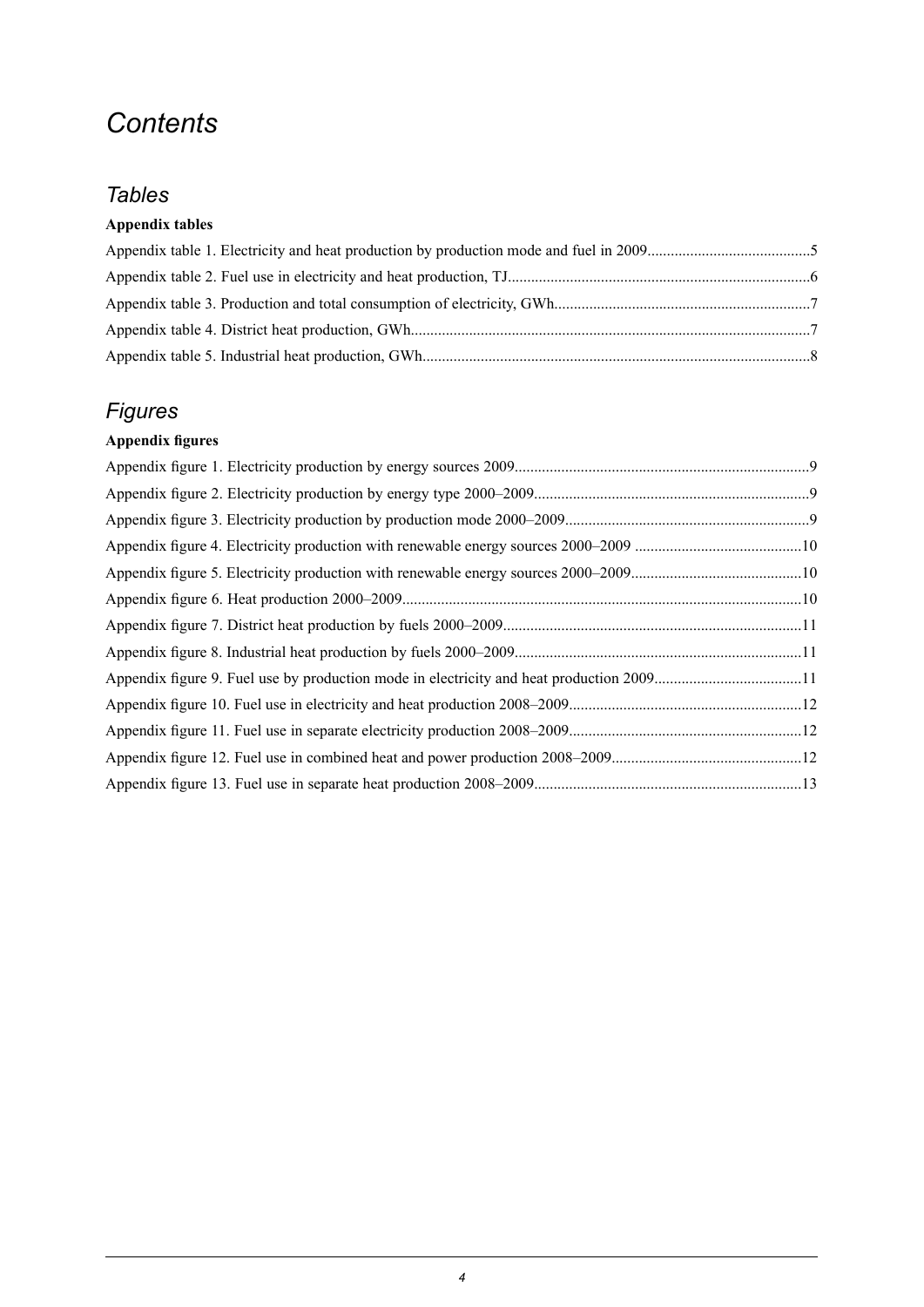## *Appendix tables*

<span id="page-4-0"></span>

|  |  |  | Appendix table 1. Electricity and heat production by production mode and fuel in 2009 |  |
|--|--|--|---------------------------------------------------------------------------------------|--|
|--|--|--|---------------------------------------------------------------------------------------|--|

|                               |                                                | Electricity,<br>GWh  | District heat.<br>GWh | GWh                    | Industrial heat, Fuels used, GWh Fuels used, TJ |          |
|-------------------------------|------------------------------------------------|----------------------|-----------------------|------------------------|-------------------------------------------------|----------|
| Condensing                    | Oil                                            | 185                  |                       | $\cdot$ .              | 559                                             | 2013     |
| power<br>$production^{1)}$    | Coal <sup>2</sup>                              | 6452                 | $\ddot{\phantom{a}}$  |                        | 16820                                           | 60 552   |
|                               | Natural gas                                    | 155                  | ٠.                    | ٠.                     | 403                                             | 1450     |
|                               | Other fossil <sup>3)4)</sup>                   | 50                   | ٠.                    | $\ddotsc$              | 155                                             | 559      |
|                               | Peat                                           | 1 177                | ٠.                    | $\ddot{\phantom{a}}$ . | 3 1 9 3                                         | 11 4 9 6 |
|                               | Black liquor and other<br>concentrated liquors | 207                  |                       | $\ddot{\phantom{0}}$   | 501                                             | 1802     |
|                               | Other wood fuels                               | 555                  | μ.                    | $\ddotsc$              | 1581                                            | 5693     |
|                               | Other renewables <sup>3)5)</sup>               | 79                   | $\ddot{\phantom{a}}$  | $\ddotsc$              | 229                                             | 826      |
|                               | Other energy sources <sup>6)</sup>             | 105                  | $\ddot{\phantom{a}}$  |                        | 527                                             | 1898     |
|                               | <b>Total</b>                                   | 8963                 | ٠.                    |                        | 23 969                                          | 86 289   |
| <b>Combined</b>               | Oil                                            | 301                  | 339                   | 1 2 8 0                | 2 2 7 8                                         | 8 2 0 2  |
| heat and<br>power             | Coal <sup>2</sup>                              | 4 3 4 1              | 7745                  | 1 1 1 8                | 15 4 74                                         | 55 708   |
| production <sup>7</sup>       | Natural gas                                    | 9 3 8 9              | 8 0 0 8               | 5012                   | 26 234                                          | 94 4 42  |
|                               | Other fossil <sup>3)4)</sup>                   | 158                  | 225                   | 382                    | 1036                                            | 3729     |
|                               | Peat                                           | 2945                 | 5 3 6 4               | 3 6 6 0                | 14 545                                          | 52 361   |
|                               | Black liquor and other<br>concentrated liquors | 4 0 7 8              | 207                   | 19851                  | 30 0 25                                         | 108 092  |
|                               | Other wood fuels                               | 3 0 3 8              | 4 1 6 5               | 7466                   | 18 048                                          | 64 974   |
|                               | Other renewables <sup>3)5)</sup>               | 280                  | 348                   | 495                    | 1470                                            | 5 2 9 2  |
|                               | Other energy sources <sup>6)</sup>             | 261                  | 242                   | 906                    | 1785                                            | 6426     |
|                               | <b>Total</b>                                   | 24 793               | 26 643                | 40 170                 | 110 896                                         | 399 225  |
| Separate                      | Oil                                            | ٠.                   | 2 2 4 0               | 1781                   | 5 3 8 1                                         | 19 371   |
| production<br>of heat $^{8)}$ | Coal <sup>2</sup>                              | ٠.                   | 450                   | 166                    | 692                                             | 2490     |
|                               | Natural gas                                    | ٠.                   | 2 4 5 5               | 1431                   | 4 4 2 4                                         | 15928    |
|                               | Other fossil <sup>3)4)</sup>                   | $\ddot{\phantom{a}}$ | 365                   | 72                     | 584                                             | 2 1 0 1  |
|                               | Peat                                           |                      | 910                   | 564                    | 1751                                            | 6 3 0 5  |
|                               | Black liquor and other<br>concentrated liquors | ٠.                   | $\ddot{\phantom{1}}$  | 59                     | 66                                              | 237      |
|                               | Other wood fuels                               | $\ddotsc$            | 1 1 6 2               | 1654                   | 3 3 4 7                                         | 12 051   |
|                               | Other renewables <sup>3)5)</sup>               | $\ddot{\phantom{a}}$ | 329                   | 71                     | 486                                             | 1749     |
|                               | Other energy sources <sup>6)</sup>             | $\ddot{\phantom{0}}$ | 916                   | 4517                   | 5378                                            | 19 361   |
|                               | <b>Total</b>                                   | .,                   | 8826                  | 10 314                 | 22 109                                          | 79 593   |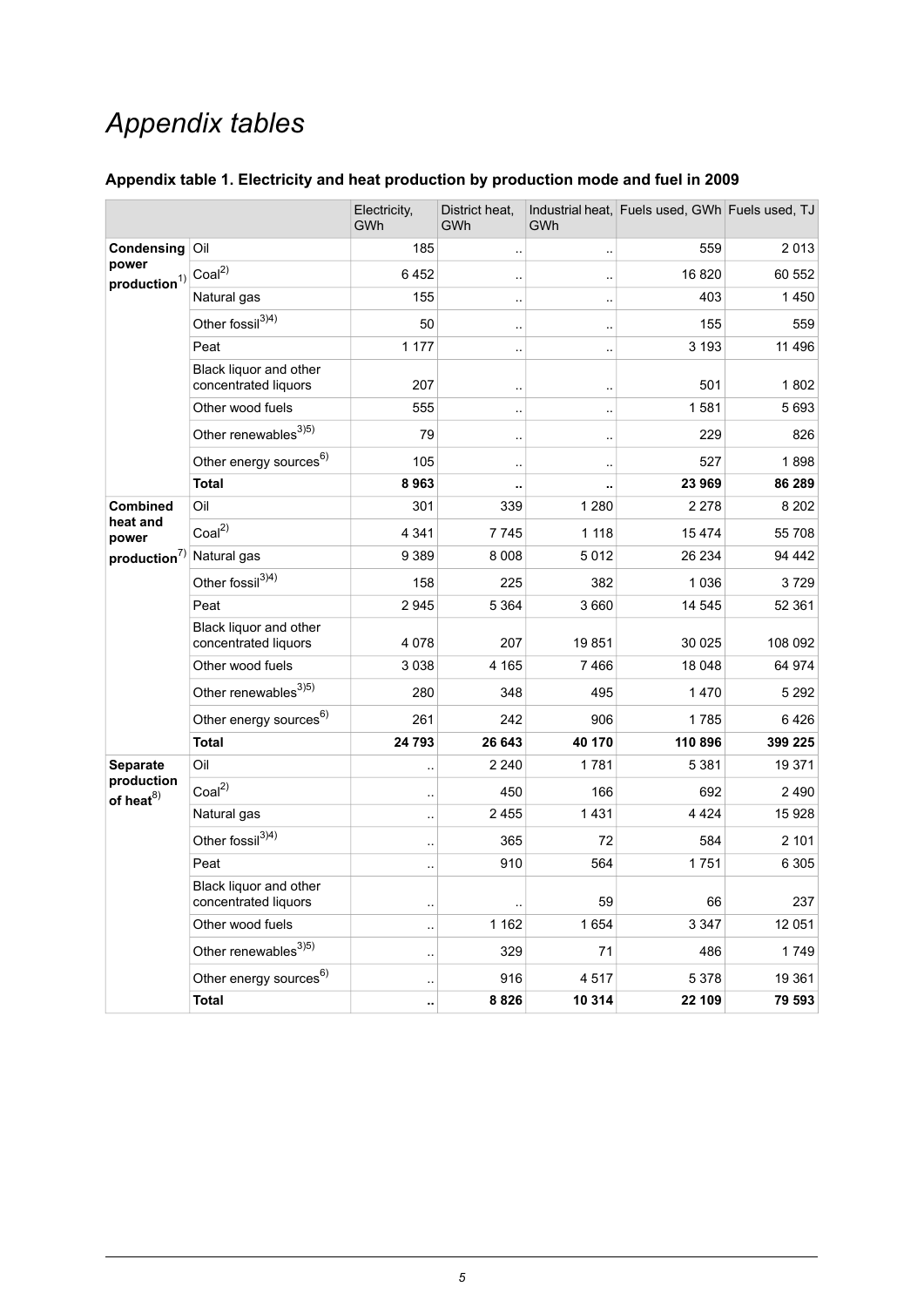|              |                                                | Electricity,<br><b>GWh</b> | District heat.<br>GWh | GWh     | Industrial heat, Fuels used, GWh Fuels used, TJ |         |
|--------------|------------------------------------------------|----------------------------|-----------------------|---------|-------------------------------------------------|---------|
| <b>Total</b> | Oil                                            | 486                        | 2578                  | 3 0 6 1 | 8 2 1 8                                         | 29 586  |
|              | Coal <sup>2</sup>                              | 10 793                     | 8 1 9 5               | 1 2 8 4 | 32 986                                          | 118 750 |
|              | Natural gas                                    | 9 5 4 4                    | 10 4 63               | 6443    | 31 061                                          | 111 821 |
|              | Other fossil <sup>3)4)</sup>                   | 208                        | 590                   | 454     | 1775                                            | 6 3 8 9 |
|              | Peat                                           | 4 1 2 2                    | 6 2 7 4               | 4 2 2 4 | 19489                                           | 70 162  |
|              | Black liquor and other<br>concentrated liquors | 4 2 8 5                    | 207                   | 19 909  | 30 592                                          | 110 131 |
|              | Other wood fuels                               | 3593                       | 5 3 2 6               | 9 1 2 0 | 22 977                                          | 82717   |
|              | Other renewables <sup>3)5)</sup>               | 359                        | 677                   | 566     | 2 1 8 5                                         | 7867    |
|              | Other energy sources <sup>6)</sup>             | 365                        | 1 1 5 8               | 5423    | 7690                                            | 27 685  |
|              | <b>Total</b>                                   | 33 757                     | 35 4 68               | 50 485  | 156 974                                         | 565 107 |

1) Condensate parts produced in connection with combined heat and power production were calculated with condensing power.

2) In addition to hard coal, coal includes blast furnace gas and coke oven gas and coke.

Mixed fuels (such as recycled fuel) are divided into renewable and fossil fuels in ratio to the fossil and biodegradable coal contained 3) in them.

4) Other fossil fuels include plastics fuels and other waste fuels and the fossil part of mixed fuels.

5) Other renewable fuels comprise the bio part of mixed fuels and biogas.

6) Other energy sources include hydrogen, electricity, and reaction and secondary heat of industry.

7) Combined heat and power production includes pure combined production.

<span id="page-5-0"></span>8) Reduction heat produced in connection with condensate production and combined heat and power production were calculated in separate production of heat.

#### **Appendix table 2. Fuel use in electricity and heat production, TJ**

|                                                  | 2000    | 2001    | 2002    | 2003                    | 2004    | 2005                                                            | 2006    | 2007           | 2008                    | 2009    |
|--------------------------------------------------|---------|---------|---------|-------------------------|---------|-----------------------------------------------------------------|---------|----------------|-------------------------|---------|
| Fossil fuels                                     |         |         |         |                         |         |                                                                 |         |                |                         |         |
| - Oil                                            | 33 695  | 38 138  | 37 874  | 38 015                  | 35 995  | 33 117                                                          | 31 0 33 | 31 924         | 28 230                  | 29 5 86 |
| - Coal                                           | 104 612 | 123 888 | 140 591 | 199 594                 | 175 841 | 86 498                                                          | 172 691 | 147 656        | 98 945                  | 118 750 |
| - Natural gas                                    | 117 387 | 129 063 | 127 718 | 143 158                 | 138 375 | 124 230                                                         | 131457  | 118 038        | 122 324                 | 111 821 |
| - Other fossil                                   | 2498    | 3 3 6 7 | 3809    | 4 3 2 1                 | 4685    | 4 2 8 6                                                         | 3738    | 4 0 7 9        | 5 3 3 8                 | 6 3 8 9 |
| - Fossil fuels total                             | 258 191 |         |         | 294 455 309 992 385 087 |         | 354 896 248 131 338 919 301 697 254 837                         |         |                |                         | 266 545 |
| Peat                                             | 61 056  | 84 475  | 89 831  | 99 122                  | 87856   | 67492                                                           |         | 91 082 100 097 | 79 601                  | 70 162  |
| Renewable fuels                                  |         |         |         |                         |         |                                                                 |         |                |                         |         |
| - Black liquor and other<br>concentrated liquors | 137 929 | 126 744 |         | 140 115 141 194         | 148 217 | 132 127                                                         |         |                | 156 030 153 060 143 746 | 110 131 |
| - Other wood fuels                               | 76 005  | 75 719  | 79 612  | 81 595                  | 88 871  | 85 239                                                          | 93 0 94 | 82 305         | 92 361                  | 82717   |
| - Other renewables                               | 2875    | 3544    | 3 5 5 2 | 4 3 0 8                 | 4 7 7 0 | 6452                                                            | 5694    | 6685           | 7 5 9 0                 | 7867    |
| - Renewable fuels total                          | 216 809 |         |         | 206 008 223 279 227 097 |         | 241 858 223 819 254 817 242 050 243 696                         |         |                |                         | 200 715 |
| Other energy sources                             | 19 598  | 18 990  | 20 863  | 24 7 28                 | 25 875  | 24 443                                                          | 28 0 76 | 26 594         | 31 357                  | 27 685  |
| Total                                            | 555 654 |         |         |                         |         | 603 928 643 965 736 035 710 486 563 885 712 894 670 438 609 491 |         |                |                         | 565 107 |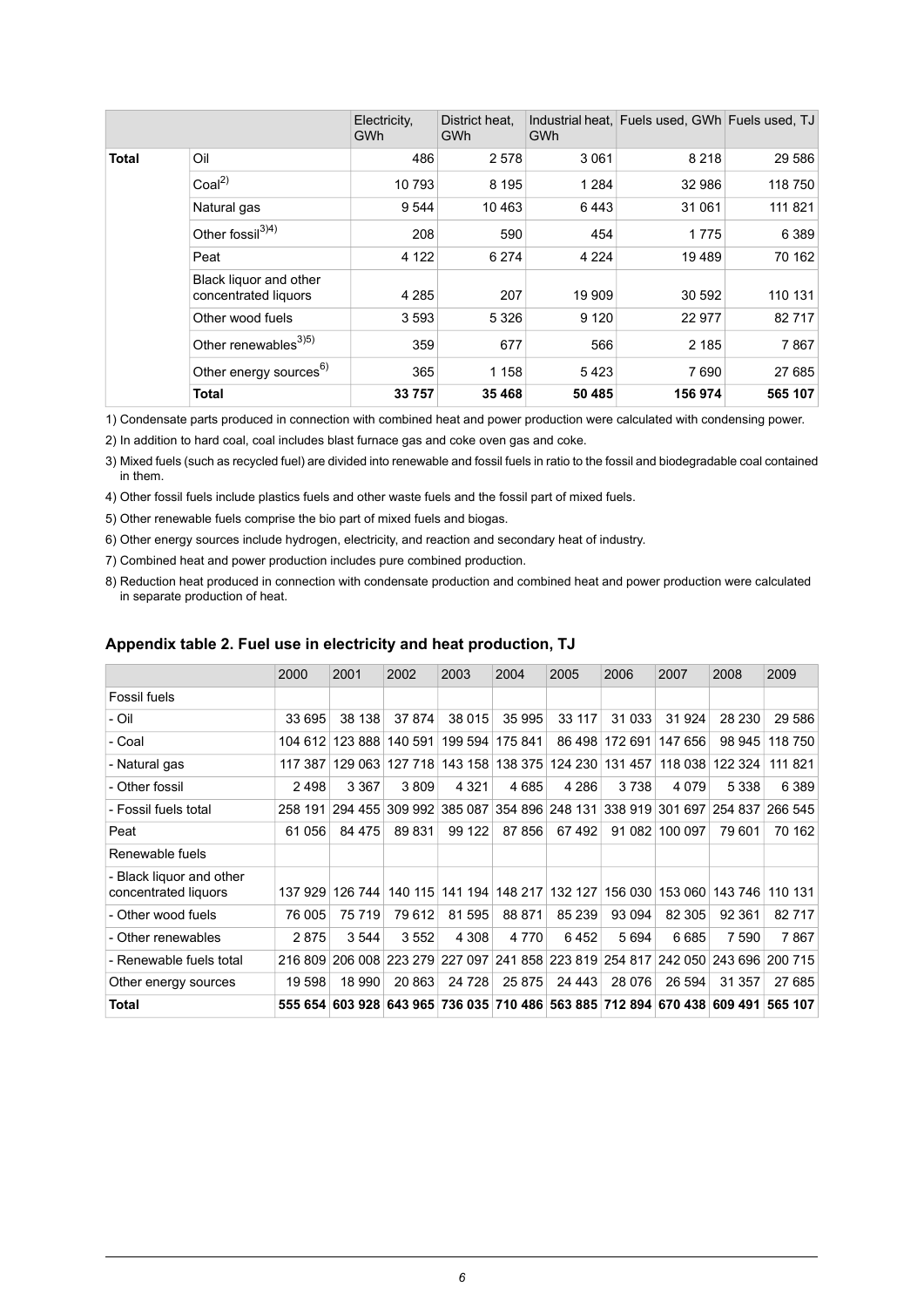<span id="page-6-0"></span>

| Appendix table 3. Production and total consumption of electricity, GWh |  |  |  |
|------------------------------------------------------------------------|--|--|--|
|                                                                        |  |  |  |

|                                                  | 2000    | 2001          | 2002                                                                  | 2003    | 2004          | 2005                                                    | 2006    | 2007                        | 2008          | 2009          |
|--------------------------------------------------|---------|---------------|-----------------------------------------------------------------------|---------|---------------|---------------------------------------------------------|---------|-----------------------------|---------------|---------------|
| Nuclear power                                    |         |               | 21 575 21 854 21 395 21 830 21 814 22 356 22 004 22 501               |         |               |                                                         |         |                             | 22 050 22 601 |               |
| <b>Fossil fuels</b>                              |         |               |                                                                       |         |               |                                                         |         |                             |               |               |
| - Oil                                            | 540     | 610           | 836                                                                   | 910     | 570           | 454                                                     | 439     | 431                         | 394           | 486           |
| - Coal                                           |         |               | 8 636 10 556 12 437                                                   |         | 18 487 15 946 | 6 6 8 7                                                 |         | 15 842 13 615               |               | 8 546 10 793  |
| - Natural gas                                    | 9856    | 11 182        |                                                                       |         |               | 11 273 13 435 12 372 10 896                             |         | 11 941 10 250 10 935        |               | 9544          |
| - Other fossil                                   | 70      | 112           | 122                                                                   | 171     | 189           | 168                                                     | 128     | 159                         | 221           | 208           |
| - Fossil fuels total                             | 19 101  |               | 22 460 24 668 33 003 29 076 18 205 28 349 24 455 20 096 21 032        |         |               |                                                         |         |                             |               |               |
| Peat                                             | 3689    | 5797          | 6 141                                                                 | 6827    | 6 118         | 4 206                                                   | 6 207   | 6917                        | 4867          | 4 1 2 2       |
| Renewable energy sources                         |         |               |                                                                       |         |               |                                                         |         |                             |               |               |
| - Hydro power                                    | 14 453  | 13018         | 10 623                                                                |         |               | 9 455 14 865 13 428                                     |         | 11 313 13 991               |               | 16 909 12 573 |
| - Wind power                                     | 77      | 70            | 63                                                                    | 92      | 120           | 168                                                     | 153     | 188                         | 261           | 277           |
| - Black liguor and other concentrated<br>liquors | 5 1 2 6 | 4765          | 5 1 4 0                                                               | 5 2 5 5 | 5778          | 5 0 6 0                                                 | 5901    | 5 7 1 1                     | 5312          | 4 2 8 5       |
| - Other wood fuels                               | 2901    | 2863          | 3 1 7 4                                                               | 3 3 4 8 | 3810          | 3636                                                    | 4 0 5 0 | 3 3 8 8                     | 4 181         | 3593          |
| - Other renewables                               | 121     | 166           | 159                                                                   | 202     | 220           | 290                                                     | 247     | 317                         | 341           | 359           |
| - Renewables total                               |         | 22 678 20 881 |                                                                       |         |               | 19 159 18 352 24 794 22 583 21 663 23 594 27 004 21 087 |         |                             |               |               |
| Other energy sources                             | 234     | 237           | 255                                                                   | 364     | 369           | 307                                                     | 400     | 349                         | 457           | 365           |
| Electricity produced total                       |         |               | 67 278 71 229 71 618 80 377 82 171 67 657                             |         |               |                                                         |         | 78 623 77 817 74 475 69 207 |               |               |
| Net imports of electricity                       | 11 880  | 9959          | 11 925                                                                | 4852    | 4 8 7 0       | 17 015                                                  |         | 11 401 12 557 12 772 12 085 |               |               |
| <b>Total</b>                                     |         |               | 79 158 81 188 83 543 85 229 87 041 84 672 90 024 90 374 87 247 81 292 |         |               |                                                         |         |                             |               |               |

### <span id="page-6-1"></span>**Appendix table 4. District heat production, GWh**

|                                                  | 2000    | 2001                              | 2002     | 2003    | 2004    | 2005                                                           | 2006    | 2007    | 2008    | 2009                 |
|--------------------------------------------------|---------|-----------------------------------|----------|---------|---------|----------------------------------------------------------------|---------|---------|---------|----------------------|
| <b>Fossil fuels</b>                              |         |                                   |          |         |         |                                                                |         |         |         |                      |
| - Oil                                            | 1 7 7 4 | 2 3 0 2                           | 2 3 3 4  | 2488    | 2 0 0 5 | 1848                                                           | 2 2 1 7 | 2 2 2 7 | 1726    | 2578                 |
| - Coal                                           | 7 5 20  | 8497                              | 8782     | 9089    | 8 3 0 4 | 7767                                                           | 8935    | 8 3 4 4 | 7 2 8 9 | 8 1 9 5              |
| - Natural gas                                    |         | 9 628 10 083 10 449 10 354 11 073 |          |         |         | 11 088                                                         | 9849    | 9904    | 10749   | 10463                |
| - Other fossil                                   | 186     | 218                               | 213      | 263     | 298     | 298                                                            | 241     | 241     | 500     | 590                  |
| - Fossil fuels total                             | 19 108  | 21 101                            | 21 7 7 9 |         |         | 22 194 21 680 21 001                                           | 21 243  |         |         | 20 716 20 264 21 826 |
| Peat                                             | 4 8 5 0 | 5 6 22                            | 6012     | 6433    | 6009    | 5441                                                           | 6 103   | 6980    | 6 112   | 6 2 7 4              |
| Renewable energy sources                         |         |                                   |          |         |         |                                                                |         |         |         |                      |
| - Black liquor and other concentrated<br>liquors | 367     | 396                               | 282      | 286     | 286     | 267                                                            | 375     | 205     | 222     | 207                  |
| - Other wood fuels                               | 2653    | 2 7 7 3                           | 3 2 3 0  | 3455    | 3755    | 4 1 6 9                                                        | 4 3 8 0 | 3916    | 4 7 9 8 | 5 3 2 6              |
| - Other renewables                               | 210     | 232                               | 230      | 281     | 340     | 601                                                            | 442     | 530     | 674     | 677                  |
| - Renewables total                               | 3 2 3 0 | 3402                              | 3741     | 4 0 2 2 | 4 3 8 1 | 5 0 3 7                                                        | 5 1 9 7 | 4 6 5 2 | 5694    | 6 2 1 1              |
| Other energy sources                             | 944     | 826                               | 876      | 1043    | 1012    | 1 0 9 6                                                        | 1 0 9 2 | 1056    | 1 3 9 6 | 1 158                |
| Total                                            |         |                                   |          |         |         | 28 131 30 950 32 408 33 692 33 082 32 575 33 635 33 403 33 467 |         |         |         | 35 4 68              |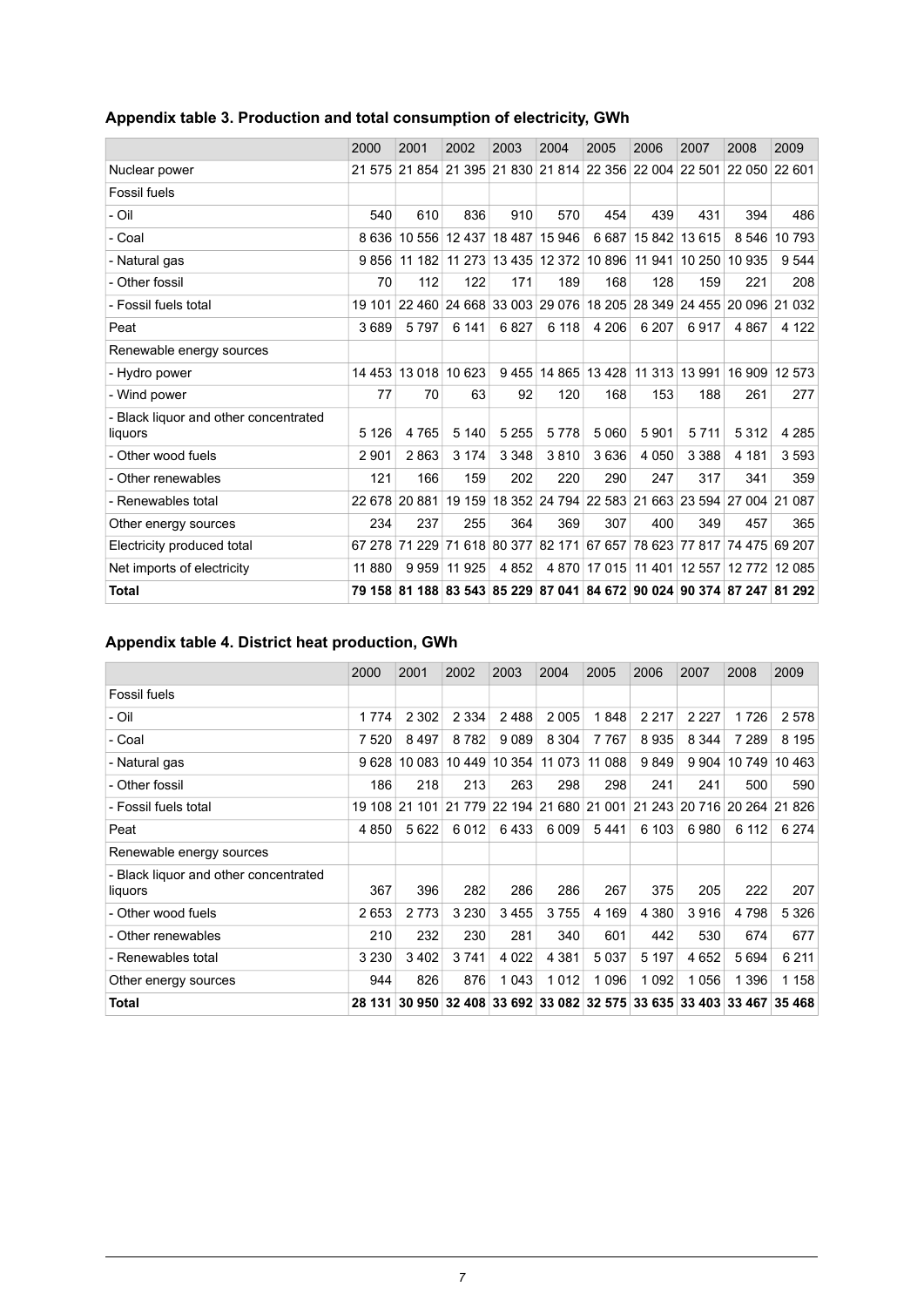### <span id="page-7-0"></span>**Appendix table 5. Industrial heat production, GWh**

|                                                  | 2000    | 2001    | 2002                                                           | 2003    | 2004          | 2005                                                    | 2006    | 2007    | 2008          | 2009                                                                  |
|--------------------------------------------------|---------|---------|----------------------------------------------------------------|---------|---------------|---------------------------------------------------------|---------|---------|---------------|-----------------------------------------------------------------------|
| Fossil fuels                                     |         |         |                                                                |         |               |                                                         |         |         |               |                                                                       |
| - Oil                                            | 4 7 6 9 | 4637    | 4649                                                           | 4 2 3 2 | 4 3 8 1       | 4 1 7 6                                                 | 3832    | 3808    | 3 2 1 7       | 3 0 6 1                                                               |
| - Coal                                           | 2488    | 2 2 1 7 | 2 1 6 7                                                        | 1958    | 1957          | 1854                                                    | 1672    | 1656    | 1 554         | 1 2 8 4                                                               |
| - Natural gas                                    | 7958    | 8 3 1 3 | 7 7 5 3                                                        | 7471    | 7936          | 7 243                                                   | 7 504   | 7 3 8 7 | 6946          | 6443                                                                  |
| - Other fossil                                   | 167     | 257     | 324                                                            | 382     | 393           | 335                                                     | 284     | 350     | 355           | 454                                                                   |
| - Fossil fuels total                             | 15 382  | 15 4 24 | 14 893                                                         |         | 14 043 14 667 | 13 608                                                  | 13 292  | 13 201  | 12 072        | 11 241                                                                |
| Peat                                             | 4 185   | 4 4 1 2 | 5 0 0 6                                                        | 5 2 6 1 | 4 4 0 7       | 4 0 61                                                  | 4 7 3 9 | 5 2 4 9 | 4 8 0 5       | 4 2 2 4                                                               |
| Renewable energy sources                         |         |         |                                                                |         |               |                                                         |         |         |               |                                                                       |
| - Black liquor and other concentrated<br>liquors |         |         | 23 177 21 259 23 730 23 626 24 659 22 015 26 632 26 571 25 714 |         |               |                                                         |         |         |               | 19 909                                                                |
| - Other wood fuels                               |         |         | 10 795 10 494 10 453 10 333 10 967 10 079                      |         |               |                                                         | 11142   |         | 10 533 10 537 | 9 1 2 0                                                               |
| - Other renewables                               | 307     | 347     | 379                                                            | 449     | 456           | 507                                                     | 524     | 549     | 525           | 566                                                                   |
| - Renewables total                               | 34 279  | 32 100  |                                                                |         |               | 34 562 34 408 36 082 32 601 38 299 37 652 36 776 29 596 |         |         |               |                                                                       |
| Other energy sources                             | 3703    | 3668    | 3959                                                           | 4475    | 4 7 1 0       | 4 3 6 9                                                 | 5 2 3 5 | 4931    | 5699          | 5423                                                                  |
| <b>Total</b>                                     |         |         |                                                                |         |               |                                                         |         |         |               | 57 549 55 604 58 420 58 186 59 865 54 638 61 564 61 033 59 352 50 485 |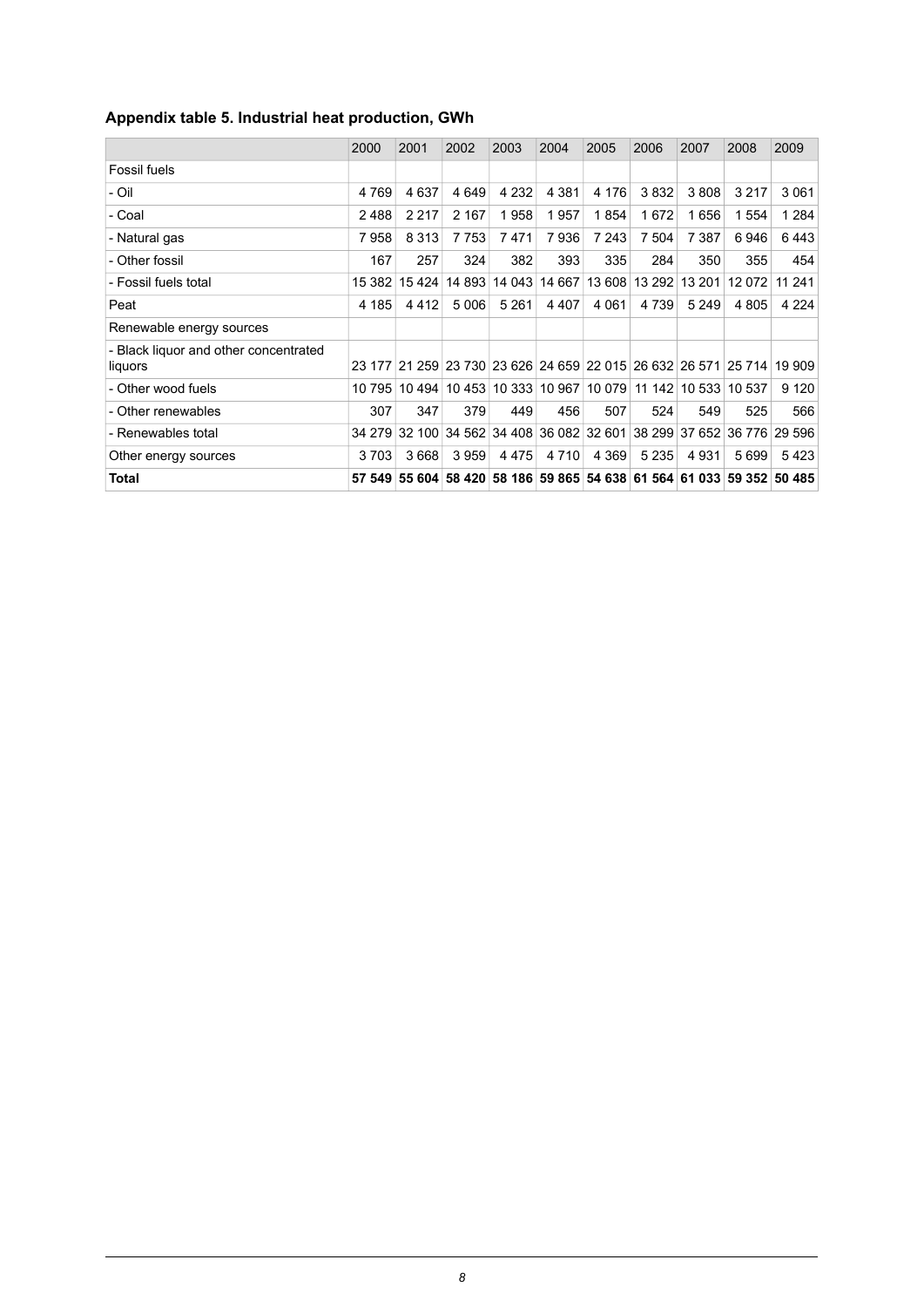## *Appendix figures*



### <span id="page-8-0"></span>**Appendix figure 1. Electricity production by energy sources 2009**



<span id="page-8-1"></span>**Appendix figure 2. Electricity production by energy type 2000–2009**

<span id="page-8-2"></span>

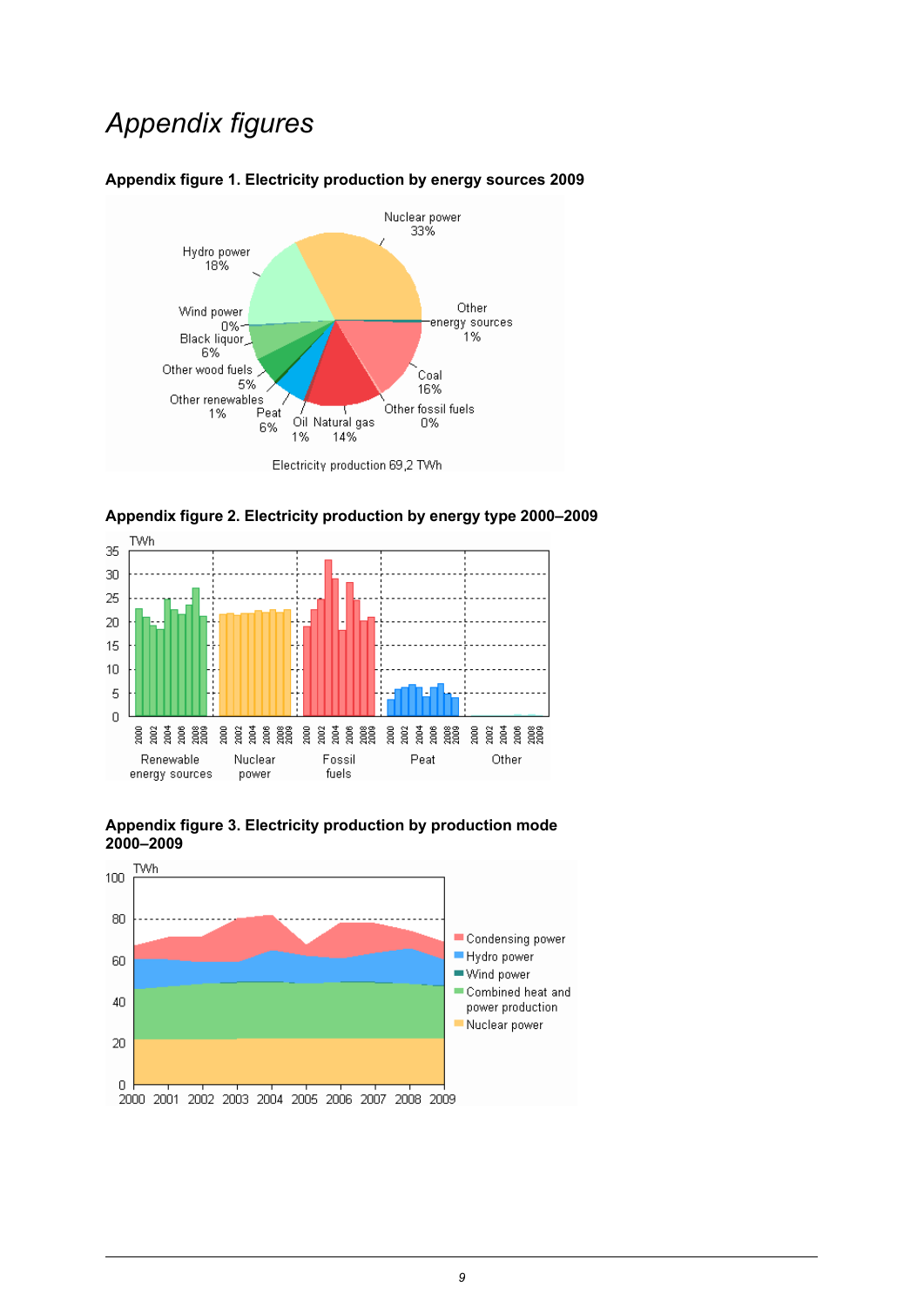

<span id="page-9-0"></span>**Appendix figure 4. Electricity production with renewable energy sources 2000–2009**

<span id="page-9-1"></span>**Appendix figure 5. Electricity production with renewable energy sources 2000–2009**



#### <span id="page-9-2"></span>**Appendix figure 6. Heat production 2000–2009**



District heat production 35,5 TWh

Industrial heat production 50,5 TWh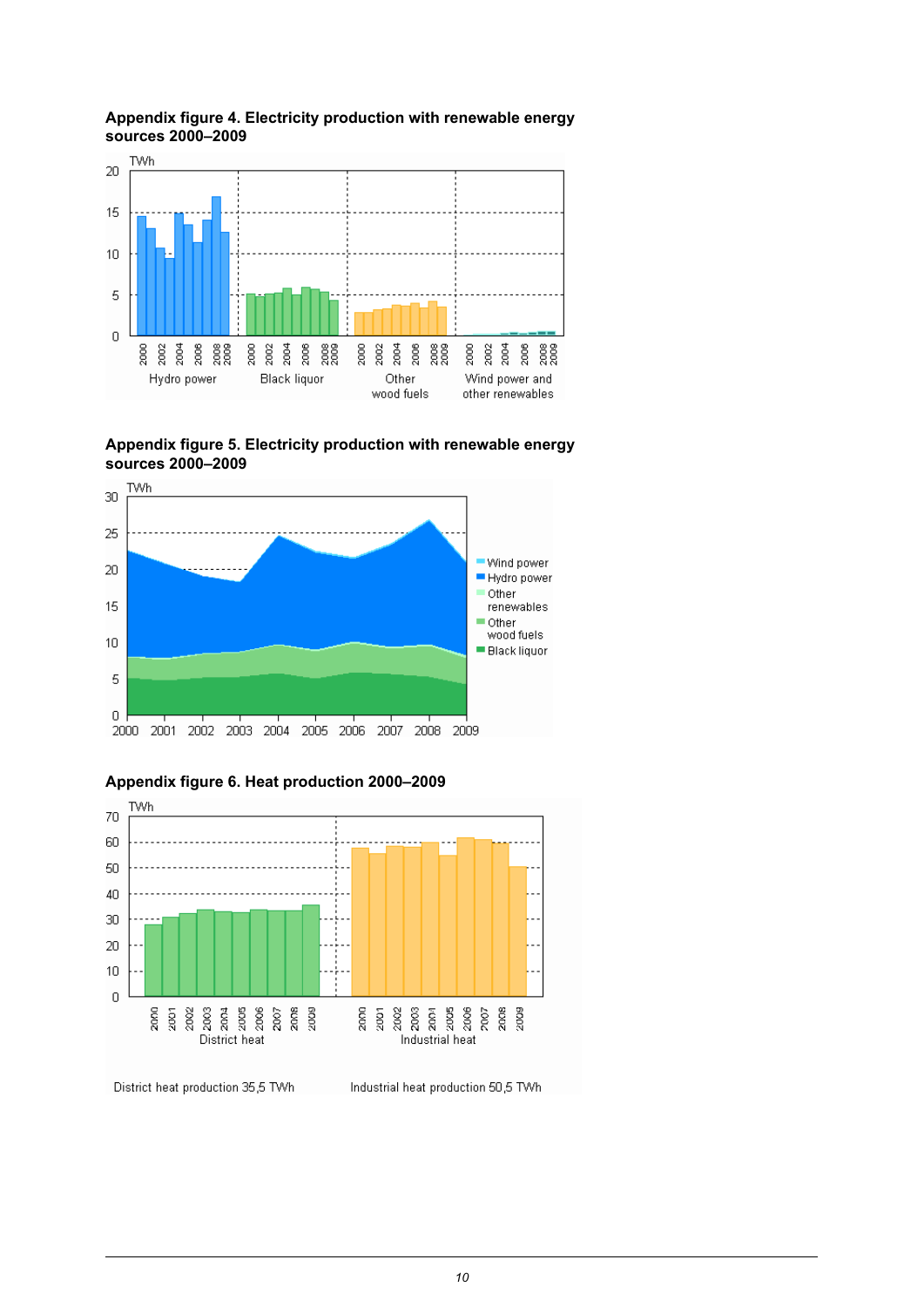<span id="page-10-0"></span>



<span id="page-10-1"></span>

#### <span id="page-10-2"></span>**Appendix figure 9. Fuel use by production mode in electricity and heat production 2009**

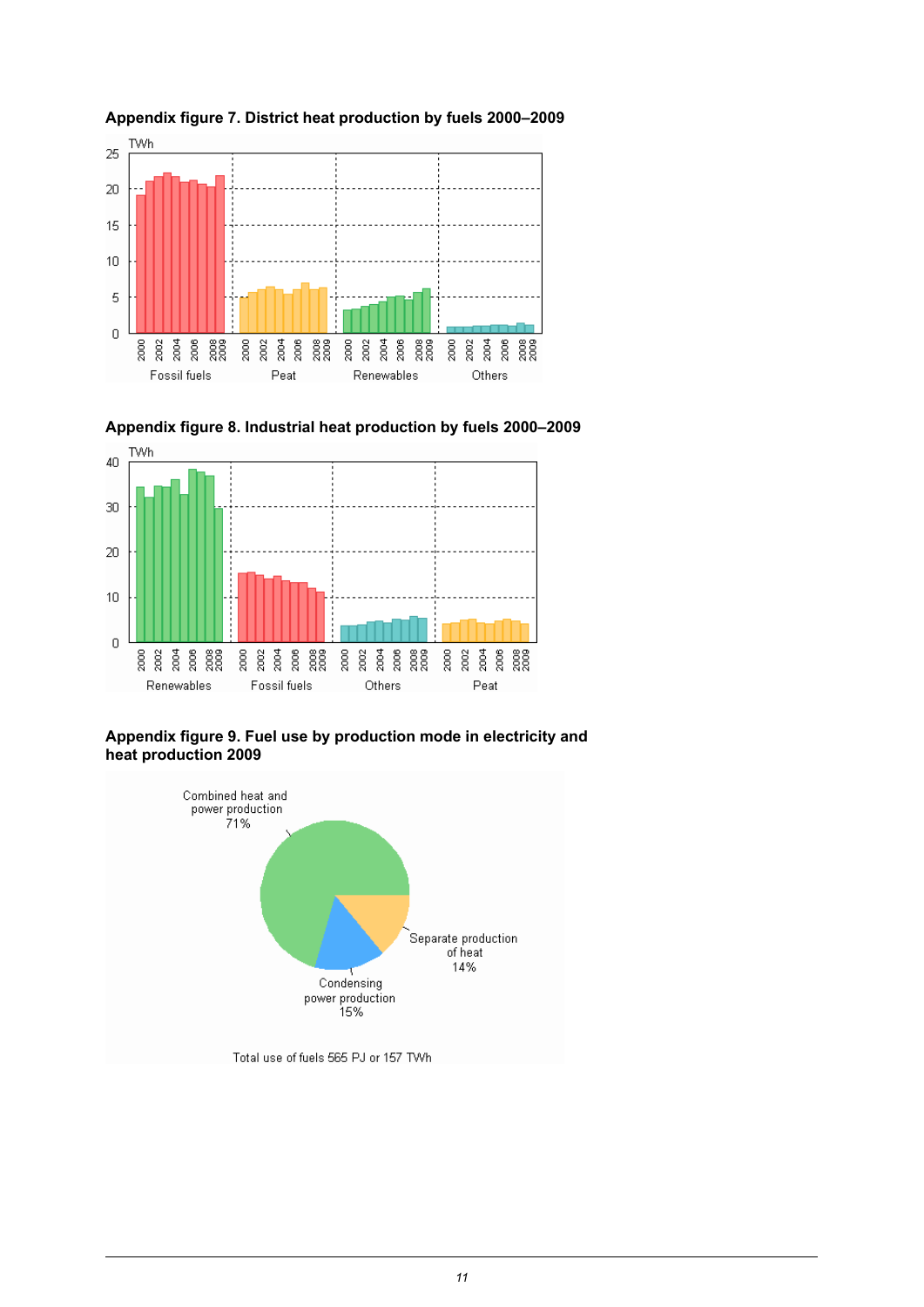

#### <span id="page-11-0"></span>**Appendix figure 10. Fuel use in electricity and heat production 2008–2009**

<span id="page-11-1"></span>



#### <span id="page-11-2"></span>**Appendixfigure12. Fuel usein combined heatand power production 2008–2009**

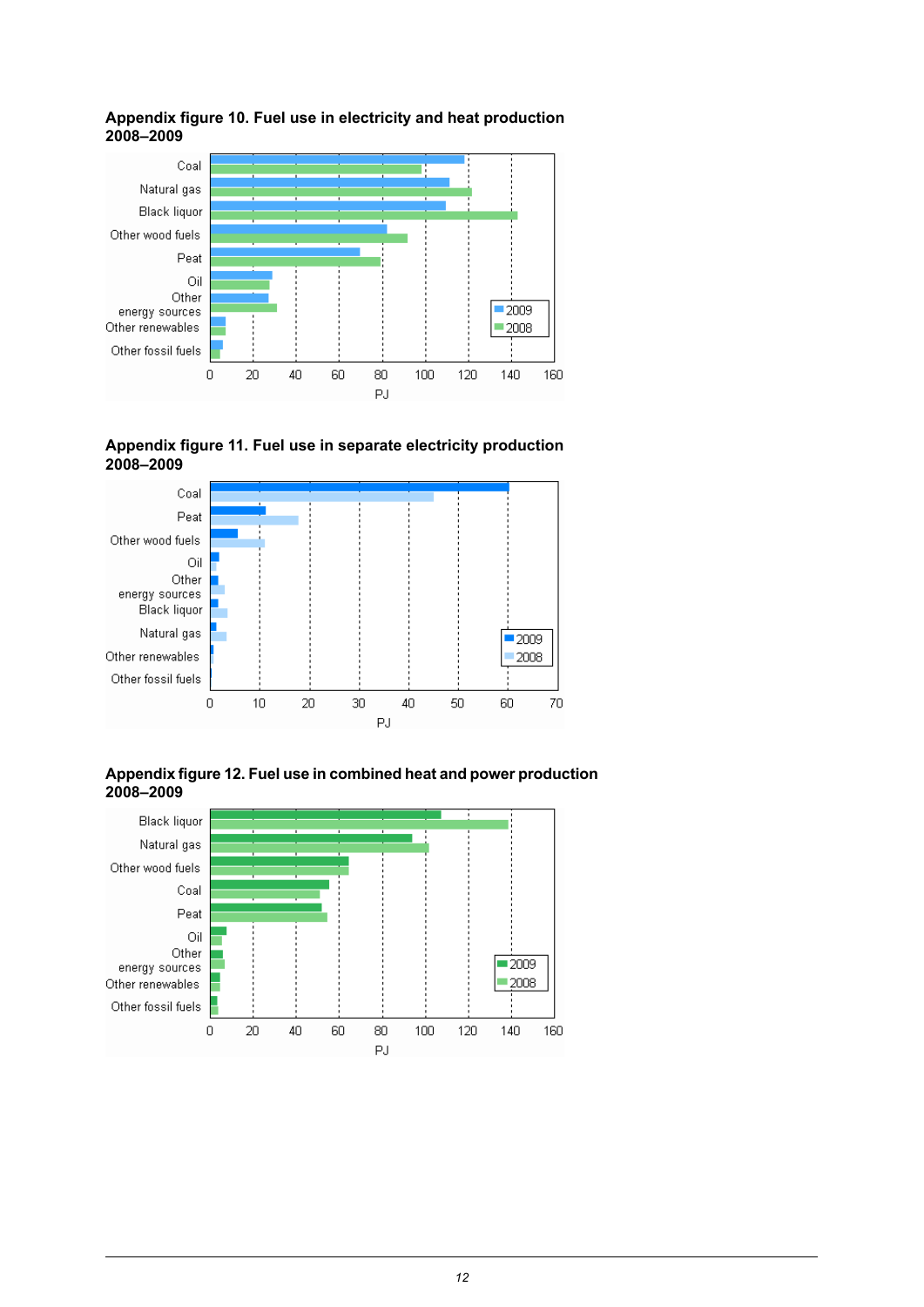

### <span id="page-12-0"></span>**Appendix figure 13. Fuel use in separate heat production 2008–2009**